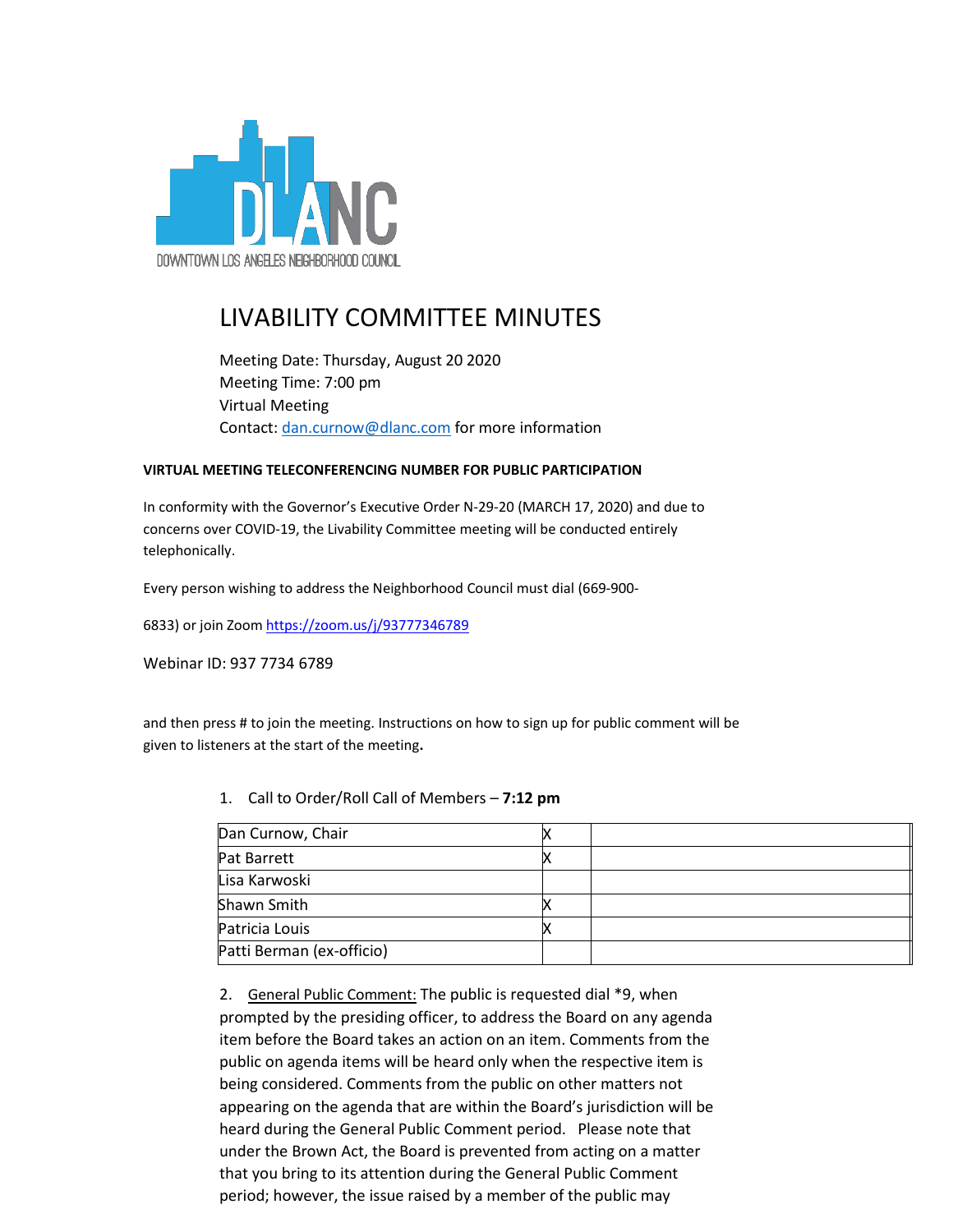become the subject of a future Board meeting. Public comments are limited to two minutes per speaker with a total time of ten minutes. (The chair, depending on number of speakers and time considerations, may change these parameters.)

# 3. Approval of July minutes. **Barrett moved for approval. Louis seconded. All voted in favor for approval.**

#### 4. Old Business

- a. Bunker Hill Tower Safety Concern at 800 West 1<sup>st</sup> Street. Photographs provided to committee. **No update removing from future agendas.**
- b. Neighborhood Purpose Grant for South Park BID for trash cans. Presentation by Pat Barrett. **No action. Grant application preparation in process.**
- c. Covid-19 Signage for Re-opening Businesses. **Barrett to get bids.**
- d. Angels Knoll Park (NW corner of 4th and Hill). **No action.**

# 5. Continuing Business

- a. Chair updates on public safety issues. **No update**.
- b. Emergency Preparedness and Public Works update by Reeyan

# Raynes. **No update.**

- c. Updates from Working Groups / Ad Hoc Committees:
	- i. Dog/Green Space Work Group Pat Barrett.
	- ii. Safety Ad Hoc Committee Shawn Smith. Louis suggested the **drafting of a letter expressing concern regarding increased crime in DTLA. The committee approved the concept of such letter to the Mayor, City Council and possibly others by affirmation.**
	- iii. Transportation Working Group Lisa Karwoski. **No update.**
	- iv. Health Ad Hoc Committee- Patricia Louis.
- d. Legislative Report action. **No action.**
- 6. New Business

# None.

7. General Public Comment: The public is requested dial \*9, when prompted by the presiding officer, to address the Board on any agenda item before the Board takes an action on an item. Comments from the public on agenda items will be heard only when the respective item is being considered. Comments from the public on other matters not appearing on the agenda that are within the Board's jurisdiction will be heard during the General Public Comment period. Please note that under the Brown Act, the Board is prevented from acting on a matter that you bring to its attention during the General Public Comment period; however, the issue raised by a member of the public may become the subject of a future Board meeting. Public comments are limited to two minutes per speaker with a total time of ten minutes. (The chair, depending on number of speakers and time considerations, may change these parameters.)